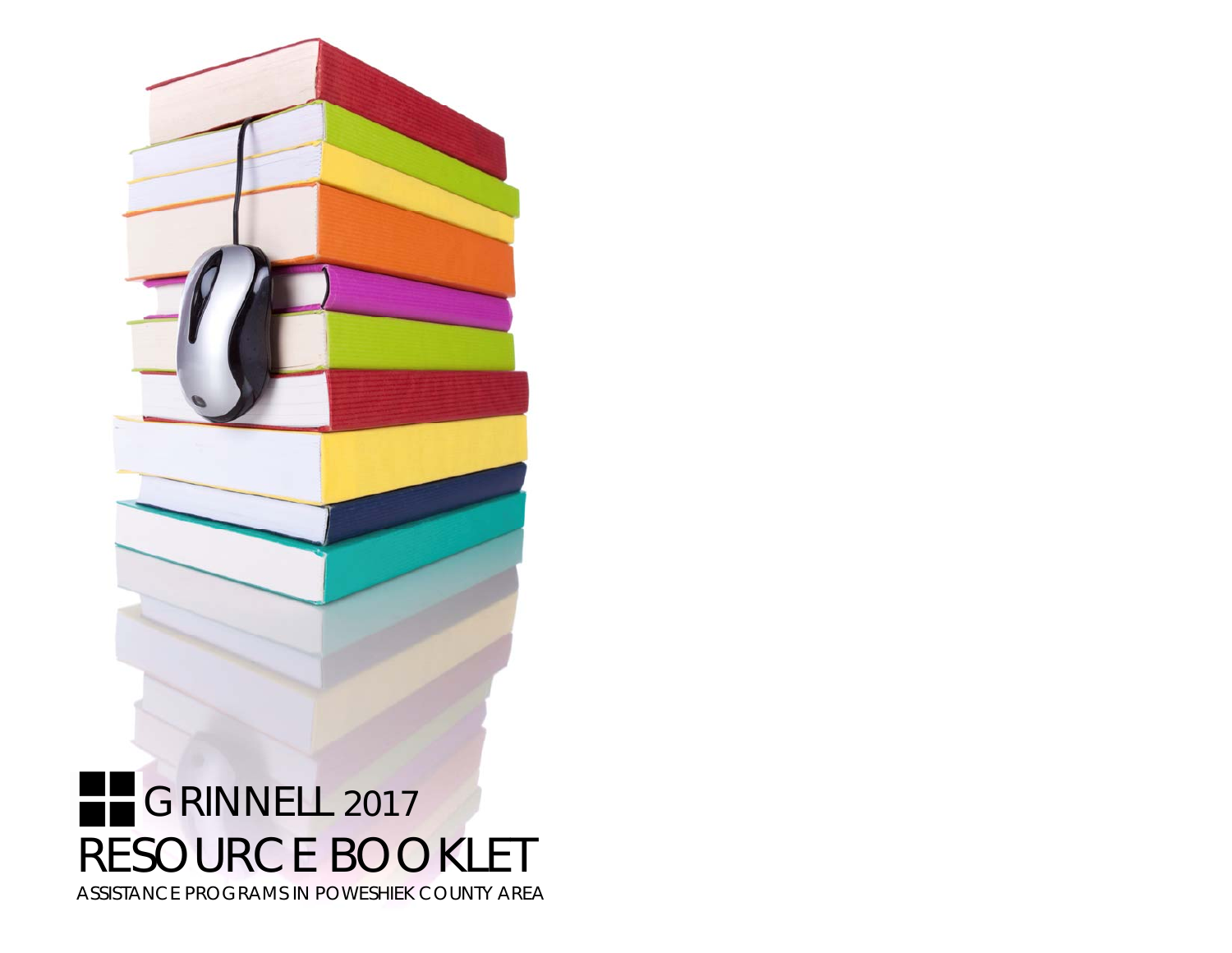This Resource Guide was compiled by the CARE Ministry at Prairie Lakes Church as a helpful resource for those seeking assistance for their individual needs. It offers easy access to a listing of agencies, their area of assistance and contact information.

## AREAS OF ASSISTANCE……………. 2

## AGENCY SUMMARIES………………3

# AREAS OF ASSISTANCE

#### **Adult Services**

**2** 

- Poweshiek County Mental Health Center
- Substance Abuse Treatment of Central Iowa

#### **Counseling & Mental Health Services**

For counseling resources to meet your specific concerns, please contact *care@prairielakeschurch.org*.

#### **Family Services**

- Family Development and Self-Sufficiency
- Mid-Iowa Community Action Food Pantry
- Strong Parents, Strong Children
- Low-Income Home Energy Assistance Program
- Women, Infants and Children (WIC) Supplemental Program

#### **Financial**

Low-Income Home Energy Assistance Program

#### **Food Assistance**

- Mid-Iowa Community Action Food Pantry
- Poweshiek County General Assistance

#### **Health Care Services**

- Poweshiek County General Assistance
- Mid-Iowa Community Action

### **Housing Assistance**

Mid-Iowa Community Action

#### **Job Assistance**

• Mid-Iowa Community Action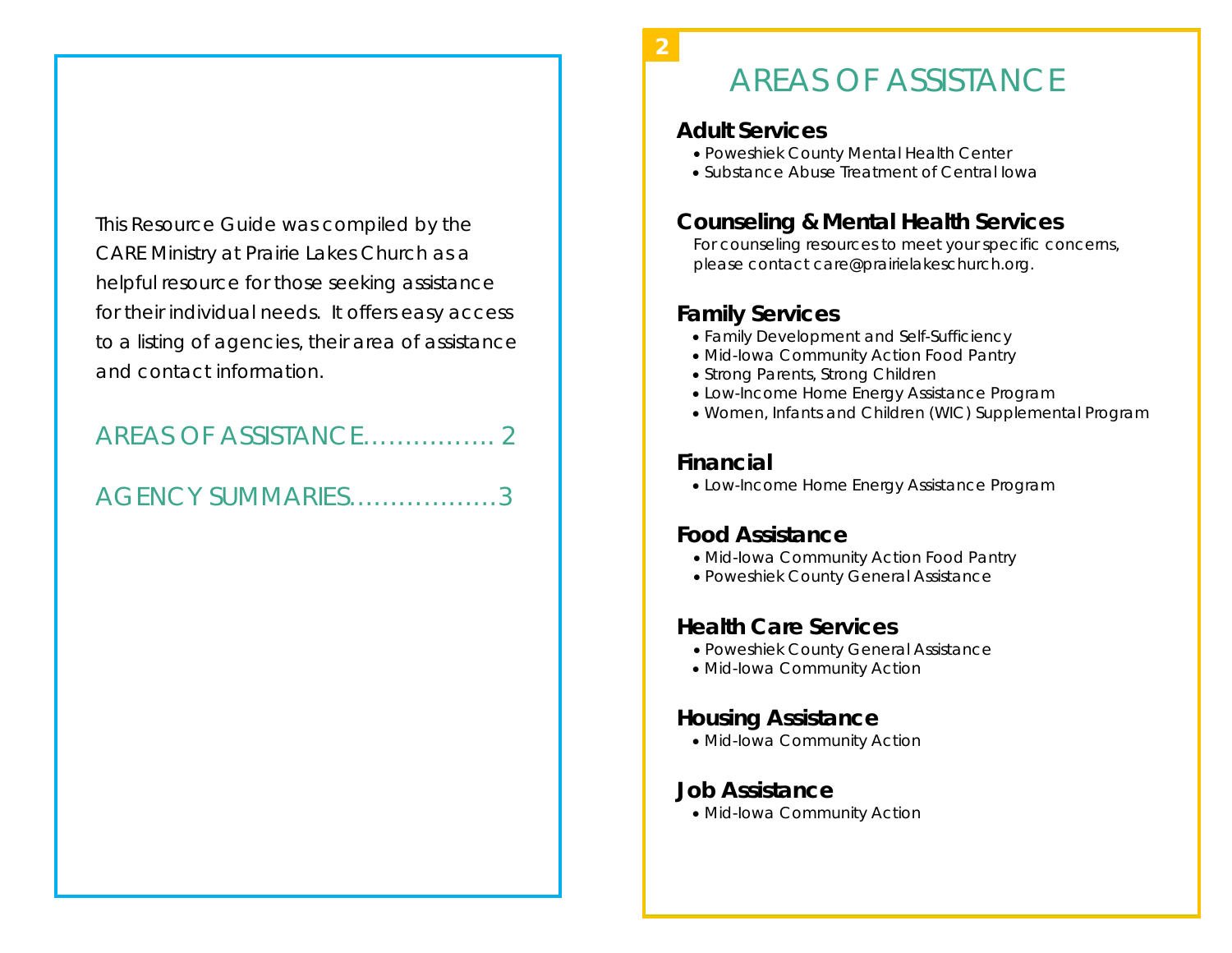# AGENCY SUMMARIES

**3 3**

## **Family Development and Self-Sufficiency**

Mid-Iowa Community Action 1001 S 18th Ave Marshalltown, IA 641.752.7162

The program provides regular one-on-one in-home support to families receiving FIP (welfare) assistance helping them increase their stability and ability to become economically self-sufficient.

### **Low-Income Home Energy Assistance Program**

Mid-Iowa Community Action 1001 S 18th Ave Marshalltown, IA 641.752.7162 Low-Income Home Energy Assistance Program helps families and individuals pay their heating bills through energy assistance grants. The program is set up to provide low-income families with opportunities to prioritize their spending over the winter months.

### **Mid-Iowa Community Action**

611 4th Ave Grinnell, IA

641.236.3923

Mid-Iowa Community Action (MICA) is guided by five core values: family, helping others, partnership, achieving results and innovation. MICA, in collaboration with community partners, leads efforts to strengthen families and communities through family development, health programs and housing assistance.

**4**

### **Mid-Iowa Community Action Food Pantry**

**4** 

1001 S 18th Ave Marshalltown, IA 641.236.3923

MICA provides as many nutritional options as possible and works with community members, churches and other organizations to help families put food on the table.

## **Poweshiek County General Assistance**

120 West St Grinnell, IA 641.236.9199

Poweshiek County General Assistance provides emergency assistance to residents to meet basic needs such as food, shelter, medical assistance and utilities. Services are not intended to provide on-going, long-term assistance.

### **Poweshiek County Mental Health Center**

200 4th Ave W Grinnell, IA 641.236.6137 The Poweshiek County Mental Health Center is a non-profit organization that provides mental health services with compassion and professional competence to enhance the quality of life and overall well-being of their residents, students and communities.